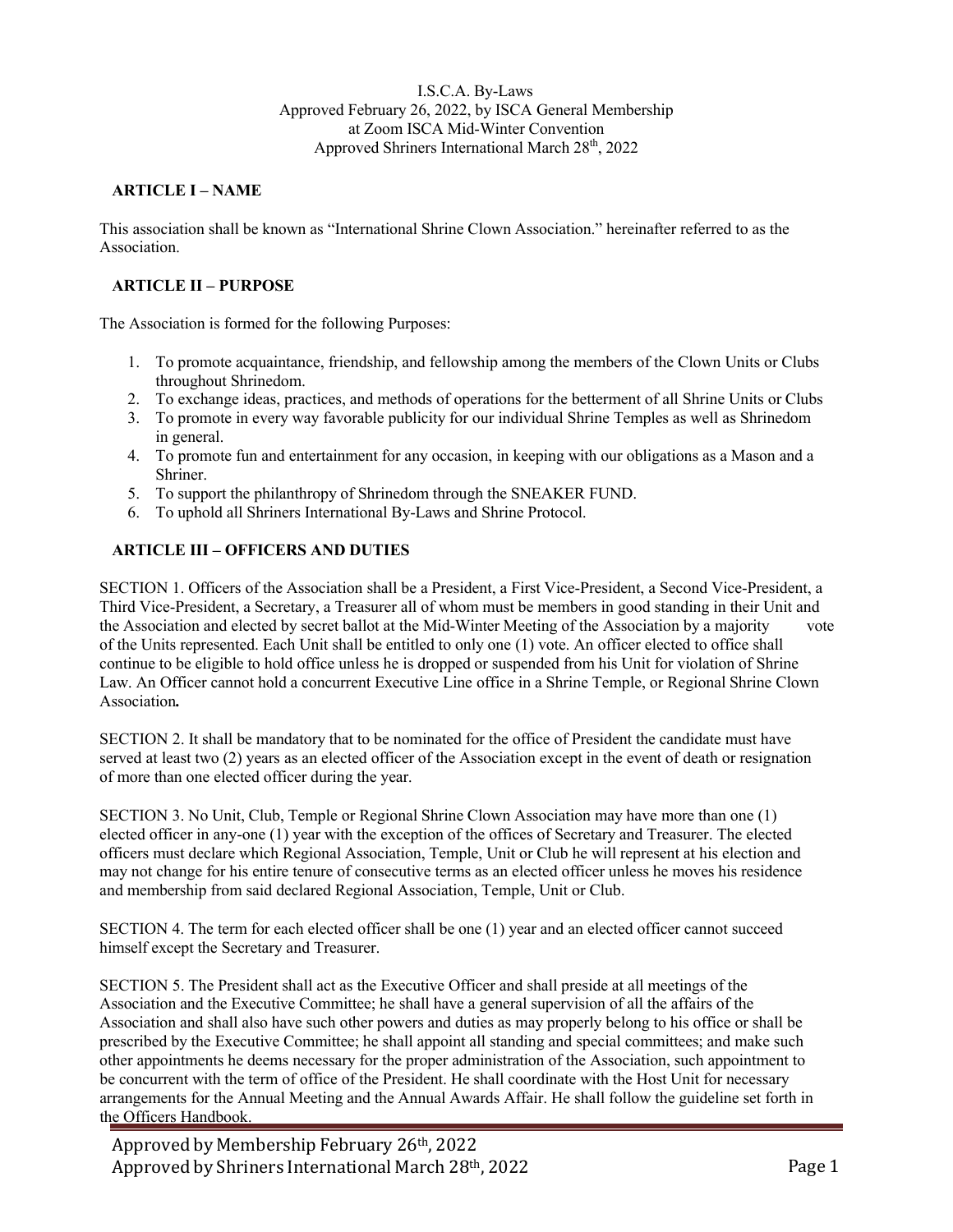SECTION 6. The First Vice-President shall serve as Assistant to the President in the administration of the affairs of the Association and shall perform such specific duties as may be assigned him by the President. In the absence of the President, he shall preside at meetings. He shall coordinate with the Host Unit for necessary arrangements for the Annual Meeting and the Annual Awards Affair. He shall follow the guidelines set forth in the Officers Handbook.

SECTION 7. The Second Vice-President shall preside at meetings in the absence of the President and First Vice-President. He shall be in charge of all competitions and make necessary arrangements for Association Competitions and the Awards at the Mid-Winter Session and the Imperial Session. The Third Vice-President shall assist him as well as the other Officers and members as needed. He shall perform any other duties assigned by the president. He shall follow the guidelines set forth in the Officers Handbook.

SECTION 8. The Third Vice-President shall preside at meetings in the absence of the President, First Vice-President, and Second Vice-President. He shall be in charge of membership. He shall assist the Second Vice-President at all competitions in preparation of assuming those duties the following year in addition, he shall perform any other duties assigned by the President. He shall follow the guidelines set forth in the Officers Handbook.

SECTION 9. The Secretary will keep a record of the proceedings of all meetings of the Association. He will assist the Officers in the clerical work of the Association. He shall receive all moneys due the Association, making a record of the same and turning the moneys over to the Treasurer, taking his receipt therefore. He will maintain a complete roster of all member Units and perform such other duties as pertains to the office. He will furnish the Officers of the Association a roster of Member Units or Clubs with the address of the Officers of said Units or Clubs if requested. He shall inform the Imperial Recorder of the current officers' names, titles and addresses by March  $1<sup>st</sup>$  each year. He will be in charge of registration for the Imperial Session each year, and assist the Mid-Winter hosting unit. The term limit that any member may serve as Secretary is Five (5) one (1) year terms. He shall follow the guidelines set forth in the Officers Handbook.

SECTION 10. The Treasurer shall receive all moneys from the Secretary, giving his receipt therefore, and keeping a ledger of such receipt. He shall maintain a checking account, and a separate Sneaker Fund account in the same bank approved by the Executive Committee. There will be three (3) officer's signatures on all Bank accounts consisting of the Treasurer, Secretary and the most current President. He shall make prompt payment of all authorized bills and submit a written account of such expenditures / bills, and send a monthly report to all officers of the Executive committee. All checks must be signed by two (2) officers: the Treasurer, and/or Secretary or current President. All bills exceeding the current budget and over \$500.00 will need prior approval by the president or the Executive committee. The Treasurer shall not serve more than three (3) one (1) year terms. He shall follow the guidelines set forth in the Officers Handbook.

SECTION 11. The Secretary, Treasurer, and President will be covered by an Officers Crime Coverage insurance policy in an amount to be determined by the Executive Committee, the premium on such coverage to be paid annually by the Association. An annual audit of the records of the Association will be conducted prior to the Mid-Winter Meeting. The President will appoint the committee for this audit prior to the Annual Mid- Winter convention.

SECTION 12. The Education Director, appointed by the President, will be in charge of all aspects of Education Seminars. He shall co-ordinate with the host unit any seminars to be held at the Mid-Winter session. He shall co-ordinate with the Executive Officers the type and number of seminars to be held.

SECTION 13. The U.S. Sneaker Fund Chairman will be in charge of all aspects of the Sneaker Fund.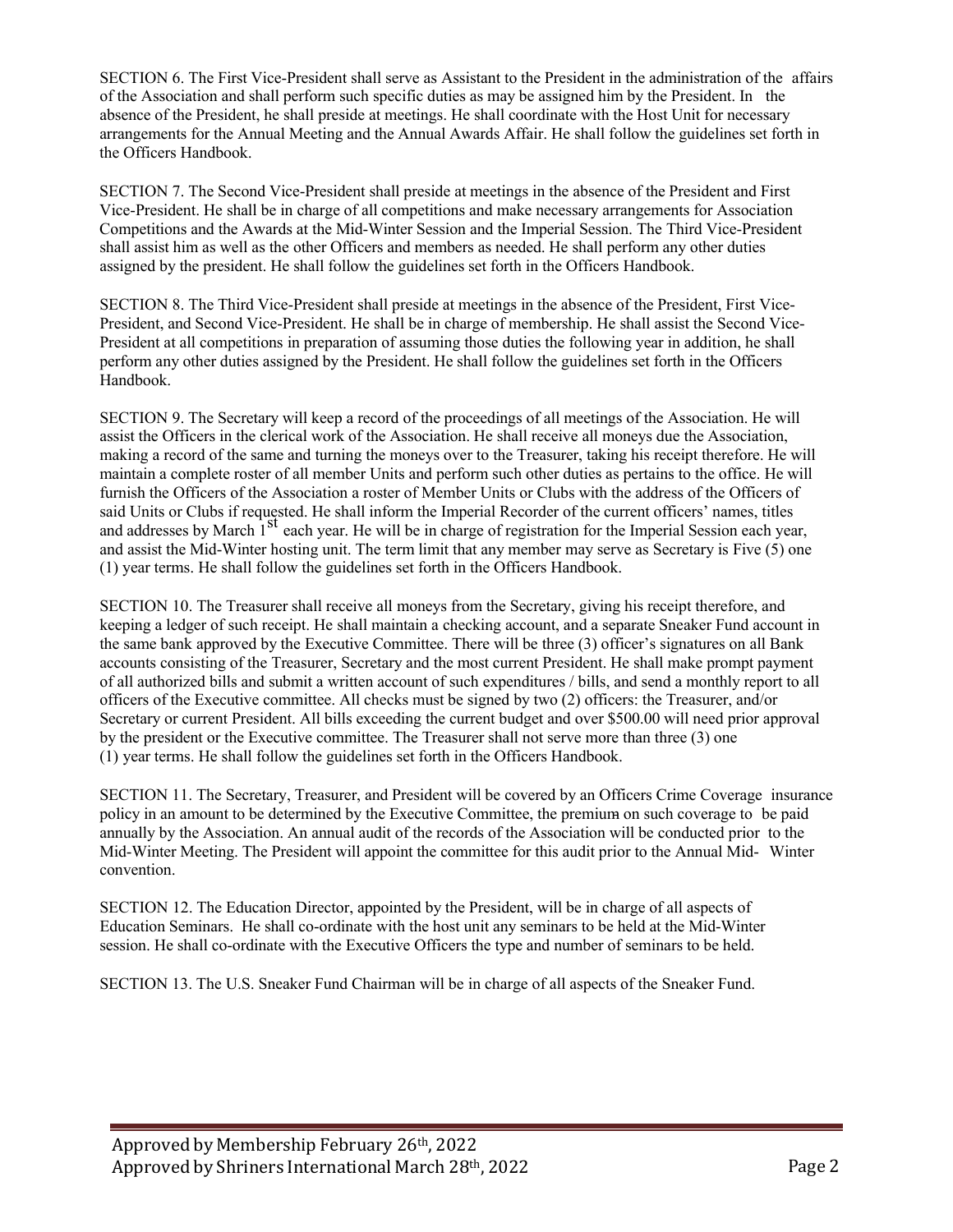SECTION 14. The Association shall be under the management of the Executive Committee consisting of all elected Officers and the immediate Past President, all of which shall have a vote on Committee recommendations and decisions. The President shall be chairman of the Executive Committee. Regular meetings of the Executive Committee shall be held quarterly at such time and place as the Executive Committee shall determine, and each member is required to attend a minimum of 75% of said meetings. Special meetings of the Executive Committee shall be held when called by the President or when requested by four (4) or more of the Executive Committee at such time and place, as the President shall decide. A quorum of the Executive Committee shall consist of a simple majority.

SECTION 15. There shall be an Advisory Board consisting of all Past Presidents, who are Life Members of the Association. The Advisory Board shall provide advice and assistance where appropriate and deemed necessary Members of the Advisory Board should be invited to participate in all activities and discussions of the Executive Committee but shall have no vote in its final determinations.

SECTION 16. The Officers shall be installed at an appropriate ceremony to be held during the Mid-Winter Meeting.

SECTION 17. Each incoming President shall receive a properly engraved gavel designating his tenure of office and an engraved jewel befitting the office, from the Association. Each Past President shall be made a Life Member and receive a plaque designating his term of office. Other Officers shall receive an appropriate jewel to be worn during their term of office designating their titles.

SECTION 18. A candidate for ISCA office is required to attend a minimum of two ISCA membership meetings and two ISCA board meetings at the candidate's expense before he can run for ISCA office.

# **ARTICLE IV – MEMBERSHIP AND DUES**

SECTION 1. The membership of this Association (ISCA) shall consist of members who are clowns in good standing with an authorized Shrine Center (Temple) of Shriners International.

SECTION 2. NEW MEMBERS: To apply for membership, complete and submit a signed application and payment of dues to the Secretary of ISCA. New members will be required to pay an initiation fee. Applications can be found on the ISCA Website or by request from the ISCA Secretary, or any member of ISCA. The current dues amount, and initiation fee will be stated on the application for membership, payable in US Funds.

SECTION 3. RENEWAL MEMBERSHIP: Dues are due on January 1<sup>st</sup> of each year. The ISCA Secretary will send renewal notices to Units, Clubs, and Individuals in October of each year. Submit a renewal payment along with the renewal notice, notating changes on the renewal notice. ISCA Units and Clubs will be sent notices through the designated ISCA representative. Unit Secretaries are asked to make changes and updates on the renewal roster noting renewed members, new members, deleted members and Black Camel notices, as well as updated contact information (i.e., email and mailing addresses). A second renewal notice will be sent out after the ISCA Mid-Winter Convention. If dues are not received by April 1st a member's status will be changed to not current. If dues are not received by May  $1<sup>st</sup>$  members will be moved to the inactive list. A member on the inactive list who wishes to renew, must pay the annual dues plus a new initiation fee. Individuals and Unit Secretaries are encouraged to pay dues by January  $1<sup>st</sup>$  of each year.

SECTION 4. COMPETITION: If a member wants to compete in the Mid-Winter Convention, dues must be paid prior to the business meeting and competition to be eligible to compete. Members must be in good standing to compete. Each ISCA Member is required to be a member in good standing and wear an ISCA Patch in competition and Imperial Parades.

SECTION 5. MEMBERSHIP RIGHTS: Although individuals are eligible to become members of the Association, they are not allowed to vote, or hold elected or appointed offices. Members who wish to run for an ISCA Office or be appointed as a Committee Head must be a member in good standing in an ISCA Unit with 5 eligible members. To run for an elected ISCA Office, a letter of support from your Potentate and your Unit Head must be presented prior to the Election of Officers.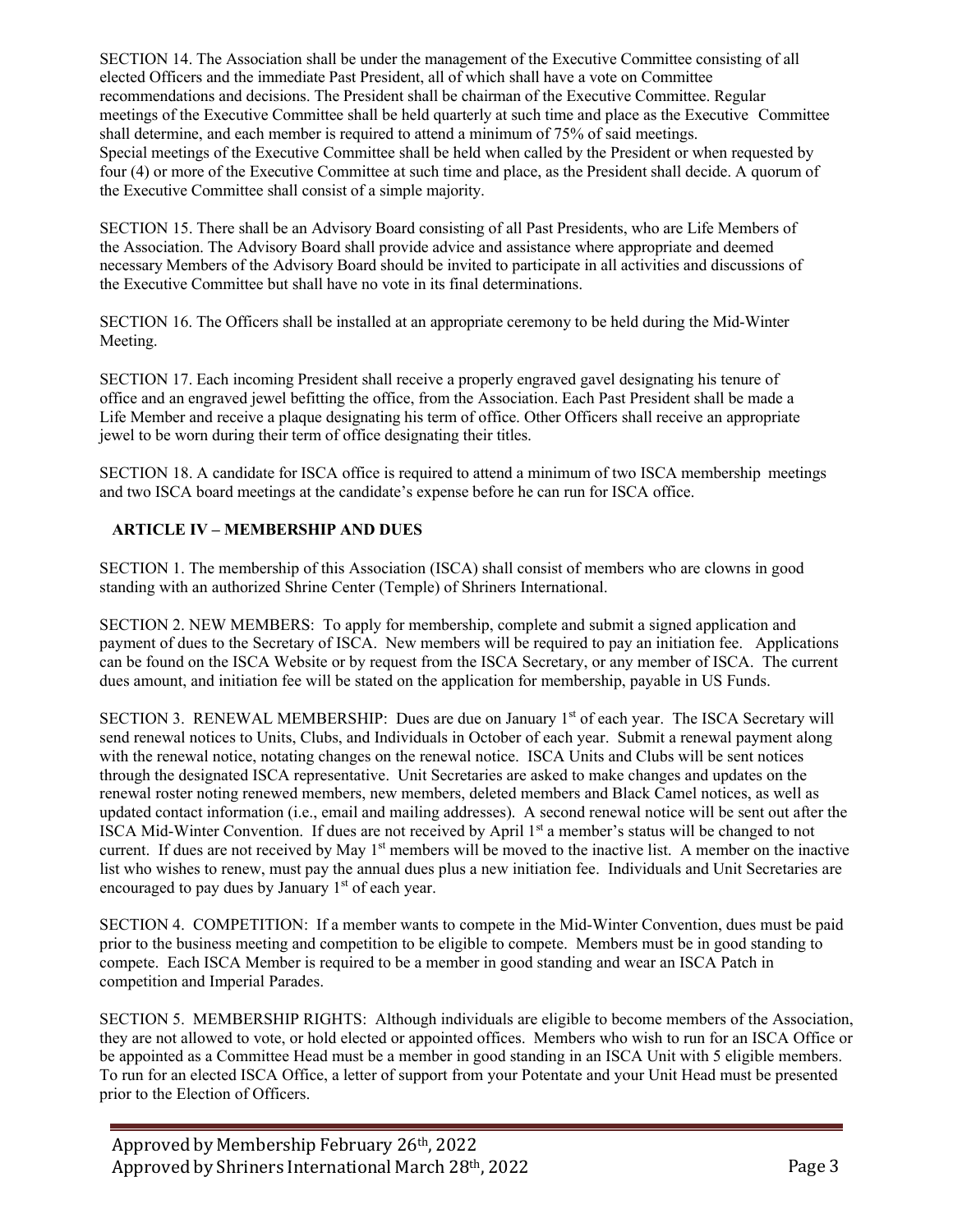SECTION 6. VOTING RIGHTS: Each of the seven elected ISCA Board Members (President, 1<sup>st</sup> Vice President, 2<sup>nd</sup> VP, 3<sup>rd</sup> VP, Secretary, Treasurer, and Immediate Past President) is entitled to a vote and any Unit present with 5 or more paid ISCA members is entitled to one vote.

SECTION 7. OTHER ISCA MEMBERSHIP CATEGORIES: All Past Presidents become Life Members of ISCA and are exempt from paying dues. Honorary Members: Past Presidents Ladies and Imperial Officers receive Clown Alley only. They are excluded from voting and entering competition.

## **ARTICLE V – MEETINGS**

SECTION 1. The Annual Meeting of the Association shall be held concurrently with the Mid-Winter Meeting, and the Installation of Officers shall take place at an appropriate ceremony sometime during the Mid-Winter Meeting. The Clown-A-Rama and an Awards Affair will be held during the week of the Annual Imperial Session.

SECTION 2. There shall be a Mid-Winter Meeting of the Association to be held during the month of February and to last a minimum of three (3) days. Annual reports will be made, and the annual election of officers will be held at this time. Units or Clubs applying to host the Mid-Winter Meeting shall submit its request in writing to the Association Secretary in time for it to be considered three (3) years in advance. The request should contain proposed dates for the Convention, a brief outline of proposed activities, housing and transportation information and must be signed by the Potentate of the requesting Temple. Selection of the Mid-Winter Meeting site shall require a simple majority of those qualified and voting.

SECTION 3. There shall be an Association Meeting during the Annual Imperial Session with Officer Reports.

SECTION 4. Each Unit or Club planning to be represented at any meeting of the Association shall have its Delegate register with the Association Secretary upon arrival at the meeting site. Each voting member must declare which Temple, Unit, or Club he will represent with his vote and must have that Temple, Unit, and Club designated on his dues card. A Unit or Club shall consist of at least five (5) members in good standing in the Association.

# **ARTICLE VI – PHILANTHROPY**

SECTION 1. The official Philanthropy of the Association shall be known as the SNEAKER FUND. The purpose of the SNEAKER FUND in the United States shall be to provide financial support for Burns Research within the Shrine Hospital Burns Program. The purpose of the SNEAKER FUND in Canada shall be to provide financial support for the Osteogenesis Imperfecta Research Program in the Shriners Hospital for Children Canada.

SECTION 2. The SNEAKER FUND Program shall be under the direction of the U.S. Sneaker Fund Chairman.

SECTION 3. The SNEAKER FUND Program must annually obtain the written approval from the Imperial Potentate and the Chairman of the Board of Trustees of the Shriners Hospitals for Children.

### **ARTICLE VII – OFFICIAL PUBLICATION**

SECTION 1. The Official publication for the Association shall be called CLOWN ALLEY, and it shall be published bimonthly and edited by an Editor to be appointed annually by the President with concurrence of a two-thirds (2/3) vote of the members of the Executive Committee.

SECTION 2. Each member Unit or Club is encouraged to send in copies of Unit or Club minutes and/or other items, which are considered newsworthy and of general interest to the membership for publication in CLOWN ALLEY.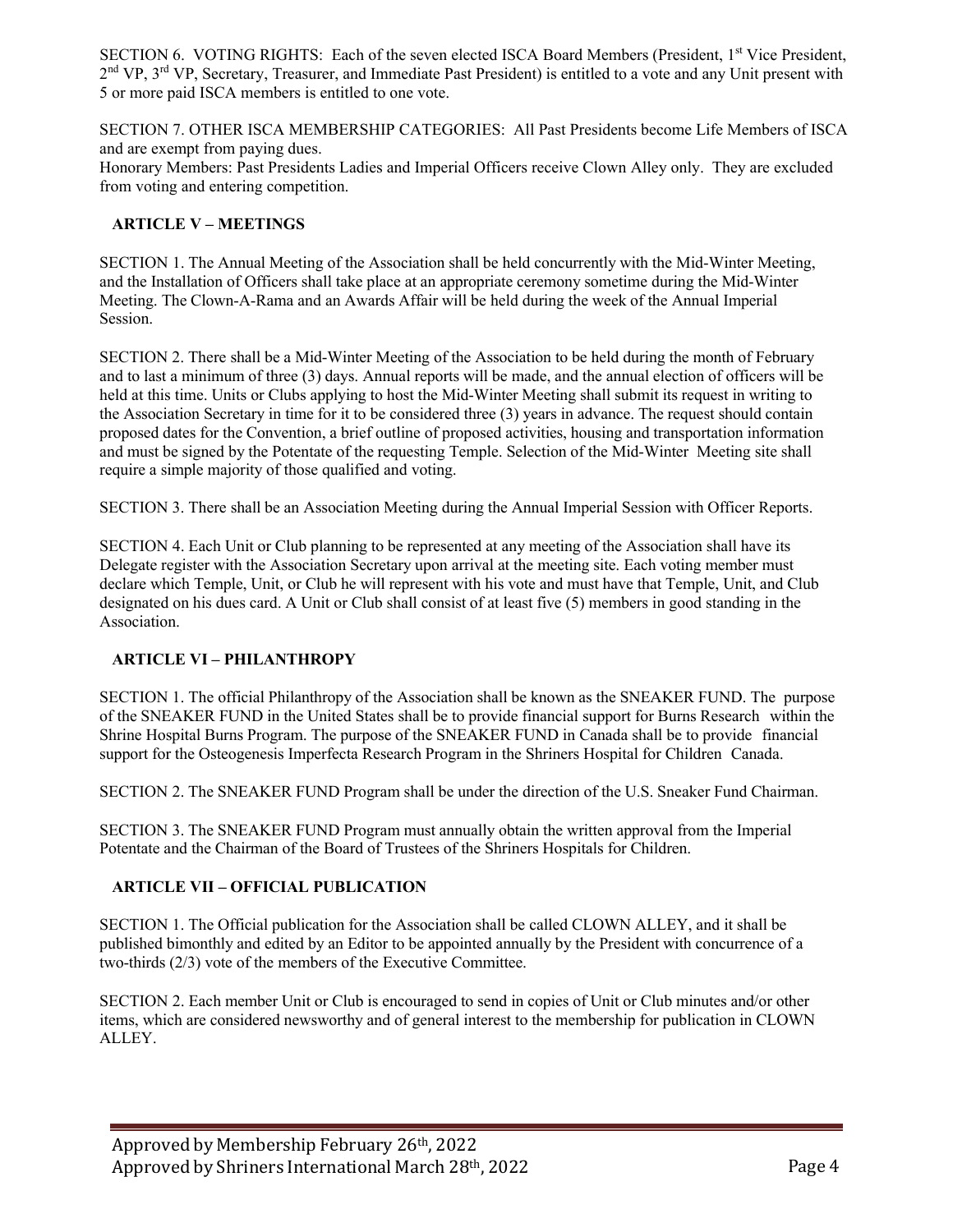## **ARTICLE VIII – FINANCES**

Budgetary control shall be under the supervision of the Executive Committee. All expenditures of funds shall be in accordance with the budget as established by the Executive Committee and approved by the members at the Association Mid-Winter Meeting. The expenditures authorized by the annual budget shall be under the direction of the Treasurer. Any purchase more than that authorized by the budget and/or order obligating funds of the Association by any member must first be cleared through the Association Secretary or President before any commitment of funds may be made.

### **ARTICLE IX – FISCAL YEAR-DUES YEAR**

The fiscal year and dues year of the Association shall both begin January 1<sup>st</sup> and end December 31<sup>st</sup> of the same year.

## **ARTICLE X – CODE OF CONDUCT**

Participating clowns, acts or stunts shall:

- 1. Not use any operating flashing emergency-type lights or sirens.
- 2. Not drink any intoxicating beverages before or during any parade, performance, or public event while in costume.
- 3. Not wear a costume or use any equipment that may be offensive in this Association or to the General Public.
- 4. Not touch women while in costume in public.
- 5. Not throw items of any kind. This includes candy, gum, novelties, and balloons. These items may be handed out if other Rules and Regulations do not specifically prohibit.
- 6. Not use any obscene gestures or language while appearing in costume, makeup or uniform.
- 7. Not impersonate a woman, political figures or any ethnic or minority group, which might reflect unfavorably upon the Association and Shriners International.
- 8. Shall not appear at any Association function without current Shrine and Association dues cards. Also, the Association patch must be worn.
- 9. Not smoke in costume in public. The use of Dead cigar butts will be allowed for Tramp costumes.
- 10. The passing out of candy, gum or balloons will be permitted during functions of this Association except from vehicles.
- 11. Not use any domestic or wild animals, fowl or reptiles.
- 12. Not use full or partial facemasks of any type.
- 13. Strive to look their best as a true Clown.
- 14. Not abuse spectators by subjecting them to practical humiliating jokes or by squirting or shocking them.
- 15. Not have any demeaning displays that may be considered in poor taste.

NOTE: The President or his emissary shall, at his discretion, have authority to discipline, including ejection from functions of this Association, any member who does not abide by this Code of Conduct as listed above.

# **ARTICLE XII – PARLIAMENTARY AUTHORITY**

"Robert's Rules of Order" shall be the authority for all matters of procedures not specifically covered by the Constitution and By-Laws.

### **ARTICLE XIII – DISPOSTION OF ASSETS AND PROPERTY ON DISSOLUTION**

In the event of the discontinuance and dissolution of the Association, after the payment or satisfaction of all debts of the Association, the remaining assets, funds, and /or property shall vest in and become the property of the Shriners International, no part of said assets or funds to inure to the benefit of any member of the Association and no property to be distributed among or revert to any member, officer, or director of the Association.